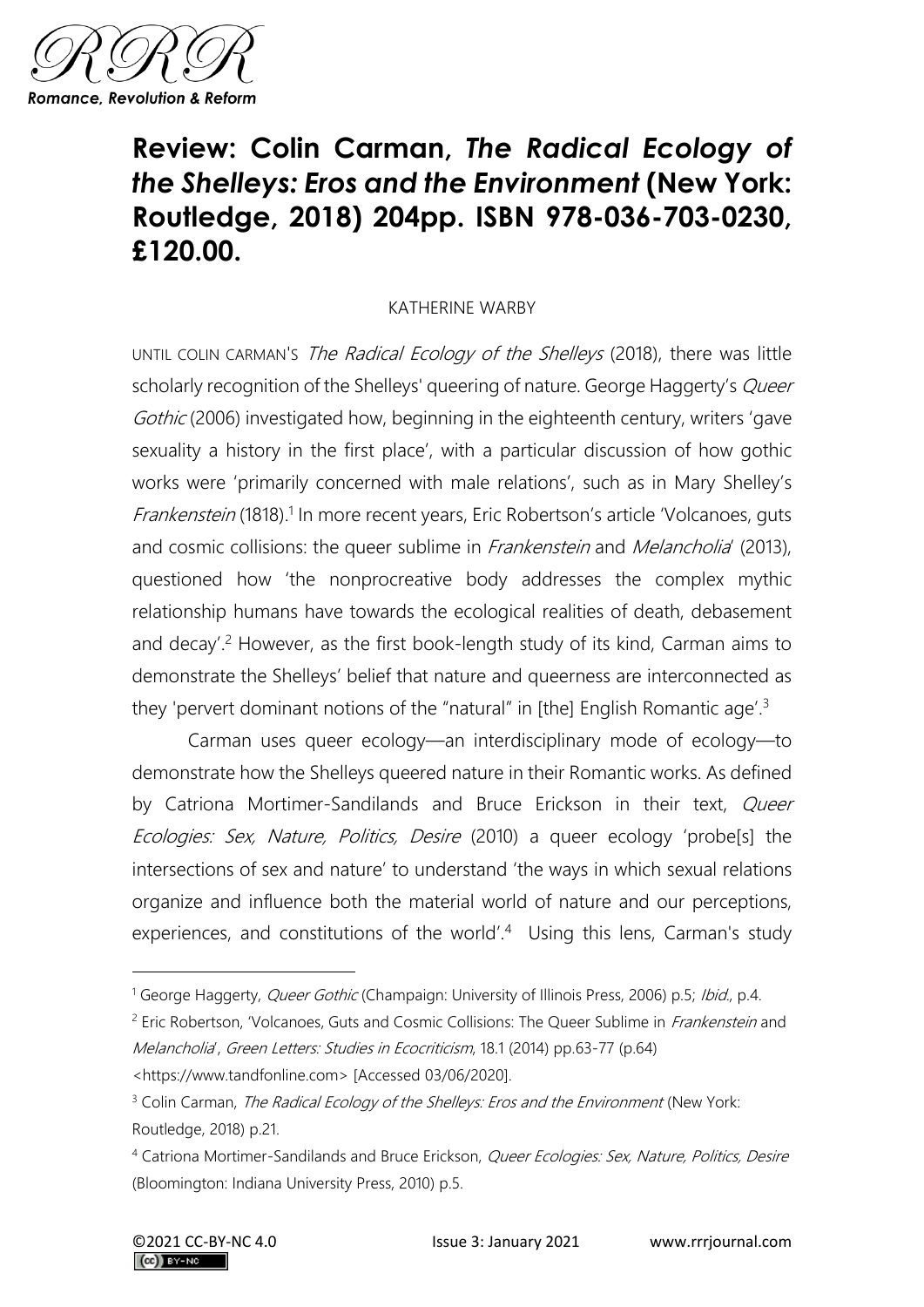

enables a new interpretation of the Shelleys' writings, as he demonstrates that their texts reveal their views on sex, sexuality, and the queering of nature. Carman's study entreats us to broaden our critical approaches to Romantic nature writing, 'challeng[ing] us to adopt a different understanding of the human species and its deeply intimate, even erotic, interrelatedness with its environs<sup>'5</sup> as he demonstrates that the lines between ecocriticism, feminist studies, climate studies, and natural sciences meet in the Shelleys' works.

Throughout his book, Carman explores the works of Percy Shelley including his apocryphal Discourse on the Manners of the Ancient Greeks Relative to the Subject of Love (1818), and his poems "The Sensitive Plant" (1820), and "The Witch of Atlas" (1824). Carman also explores the novels of Mary Shelley including Valperga (1823), The Last Man (1826), Lodore (1835), and Maurice (1998). His analysis provides fresh insight into the couple's different ecological approaches to their work. For Carman, Percy Shelley attempts to deconstruct the norms of nature, sex, and sexuality in the environment, whereas Mary Shelley works on the ecology of the domestic, same sex-family structures, and the community.

Chapter one 'Queer Ecology and its Romantic Roots' lays out the theoretical foundations for Carman's discussion by following the origins of queer ecology back to Timothy Morton, who, in 2010, defined this ecology and challenged the heterosexist notions of nature.<sup>6</sup> For Morton, queer ecology reimagines nature and sexuality through a multidisciplinary attitude to biodiversity, gender and sexuality, and the denaturalization of heteronormativity. Here, Carman identifies that the word 'sexuality' arose in the late 1790s, in the context of a suppression of liberal freedoms which he links to the French Revolution. However, this did not stop the Shelleys from exploring their 'intense curiosity about nature and the natural in relation to sexual pleasure'.<sup>7</sup>

The second chapter focuses on Percy Shelley's belief that 'nature and culture are not opposites but deeply interfused'.<sup>8</sup> Carman reads Shelley's Discourse and argues that, while Shelley seeks to naturalise sex and sexuality, he

 $<sup>5</sup>$  Carman, p.1.</sup>

<sup>&</sup>lt;sup>6</sup> Timothy Morton, 'Guest Column: Queer Ecology', PLMA, 125.2 (2010) pp.273-282 (p.274).

<sup>7</sup> Carman, p.22.

<sup>&</sup>lt;sup>8</sup> Ibid., p.38.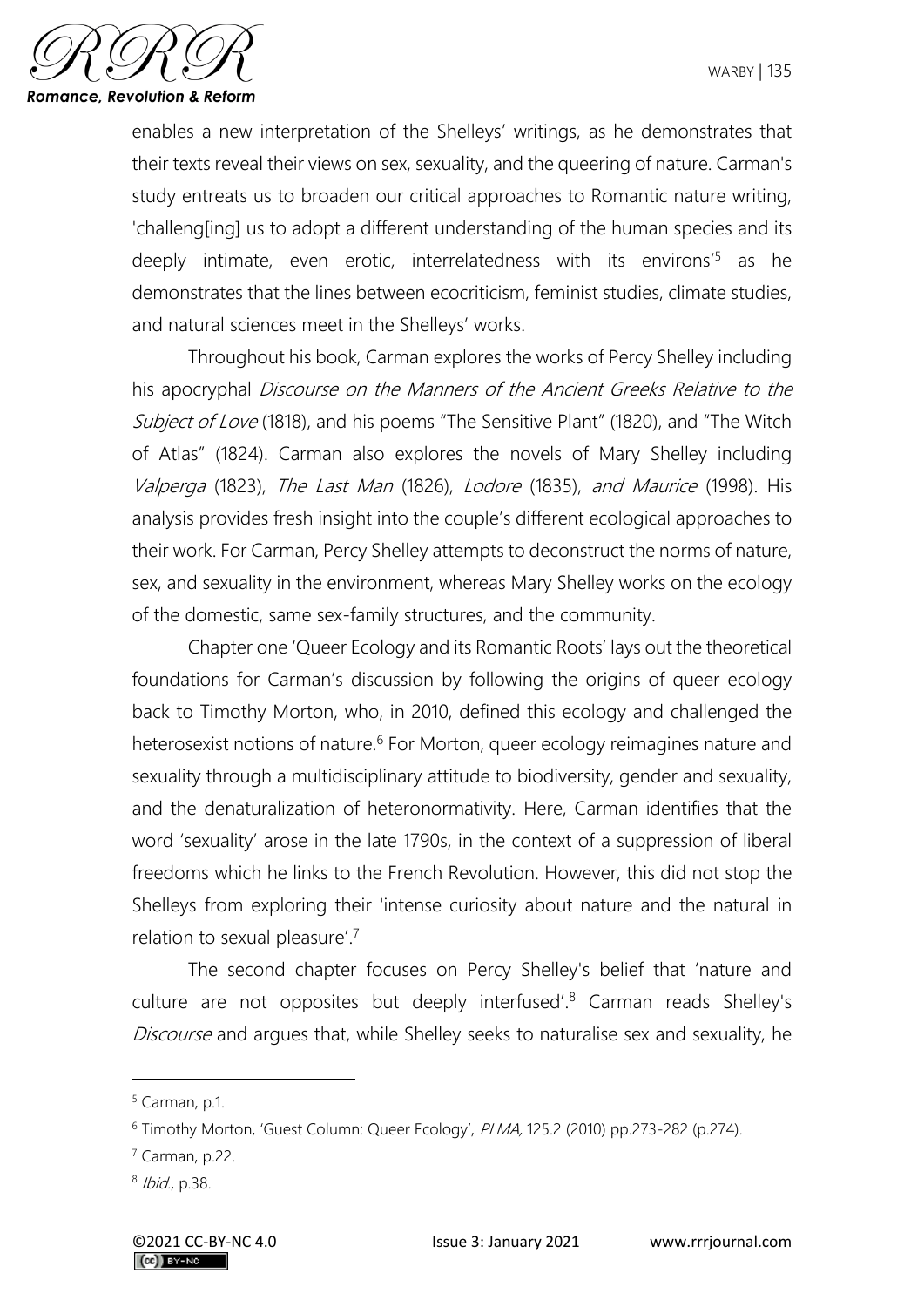

was writing during a time that actively punished men who had sexual relationships with other men. Therefore, Carman shows that Shelley took precautions against this, including expressing his 'dismissiveness and disgust [as a part] of the necessary precautions a writer had to take if he even dared to take on the nature of queer *Eros*<sup>9</sup> Carman not only points out Shelley's use of gender-neutral pronouns such as 'the person' or 'a person', but highlights that (despite the essay remaining unpublished until 1840) Shelley gently attempted to seek the 'natural[isation] [of] same-sex *Eros'* in a sexually repressive Britain through addressing same-sex relationships.<sup>10</sup>

In chapter three, 'Percy Shelley's Hermaphroditus', Carman explores the queering of botanical nature through the hermaphroditism in "The Sensitive Plant" and "The Witch of Atlas", asserting that: '[t]he Sensitive-Plant and The Witch are also ecologically minding inasmuch as they adumbrate habitats wherein queer bodies and desire flourish free of social prejudice'.<sup>11</sup> For Carman, the sensitiveplant and the Witch each represent the queering of nature, gender, and sexuality. Carman also tracks the influences of the works of Erasmus Darwin, Carl Linnaeus, and Edmund Burke on Percy Shelley's poems. He argues that, when the sensitiveplant latterly becomes infected, it is because of 'the lack of sexual variety'<sup>12</sup> the plant is receiving. Carman recognizes Shelley's queering of nature in the diverse sexual life that the plant requires.

Chapters four and five move on to Mary Shelley, where Carman addresses the queer domestic within Shelley's novels *Maurice* and *Valperga*. In chapter four, Carman reinforces that the blended family unit of Mary Shelley's youth influenced the presence of the untraditional family structures within in her texts. Carman highlights Mary Shelley's interweaving of the domestic with the natural, with particular attention to dwelling spaces and natural spaces (such as the forest) that frequently converge in her works. For Carman, Shelley housing her characters in 'the cottage' often blurs the lines between indoors and outdoors. As Carman recognises, this liminal space seeks to influence others to improve the community

<sup>&</sup>lt;sup>9</sup> Ibid., p.46.

<sup>10</sup> *Ibid.*, p.38.

<sup>11</sup> *Ibid.*, p.78.

<sup>12</sup> Ibid., p.94.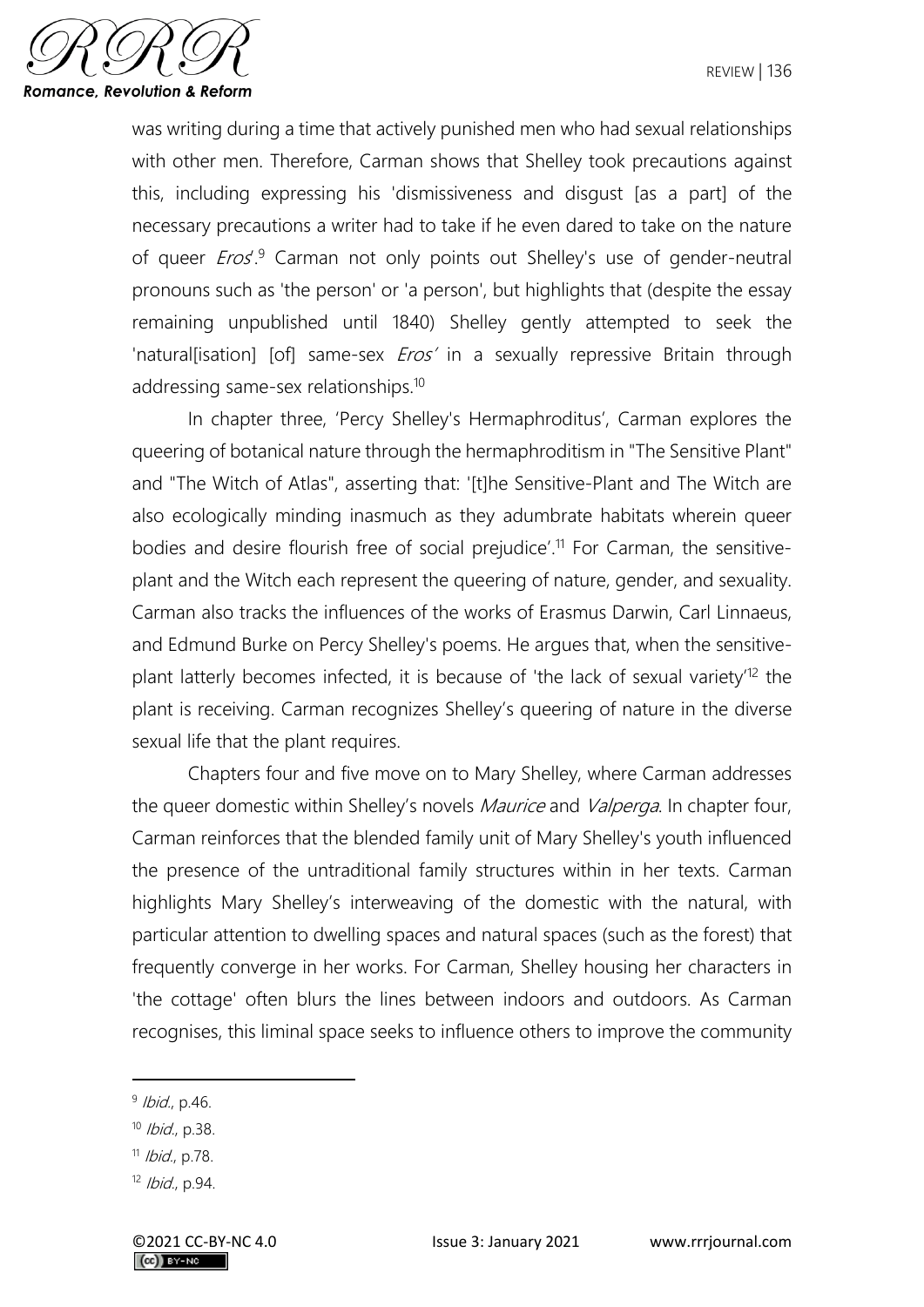

as a whole, otherwise known as 'communal ecology'. Carman further notes that in disrupting the privileged convention of the 'cottage' as a form of escape from patriarchal industrialisation, and further separating the 'cottage and its enmeshment in the English landscape', Shelley chooses instead to focus on the families who thrive within them.<sup>13</sup>

In Chapter five, Carman discusses how Mary Shelley explores desire and same-sex relationships through nature in her novels The Last Man, and Lodore. Carman focuses on the acts of 'earth kissing' and 'tree kissing' through a romantic relationship between *The Last Man's* protagonist, Lionel Verney, and Adrian (often read biographically as Mary and Percy Shelley respectively). Carman notes that the unusually warm climate in *The Last Man* induces femininity within Lionel, as when he sees Adrian after a time spent apart, Lionel loses control over his feelings towards Adrian in 'girlish ecstasies'.<sup>14</sup> However, Lionel 'transfers his frustrated desire from the erotic aim he dare not embrace openly onto the earth'.<sup>15</sup> This, as Carman notes, enables the characters to make sense of their environmental belonging as they attempt to 'make erotic contact with the natural world and channel the untamed wildness they feel in their surroundings'.<sup>16</sup> Lastly, Carman posits that the male friendships in *The Last Man* are portrayed in a similar way to the female relationships in *Lodore*, with its heroine Ethel who is immensely sensitive towards the atmosphere.

Carman's conclusion, 'Tangled, or the Shelleyan Network', returns the work to a theory-based approach to explore commonly used words in the Shelleys' writings. Recurring words such as 'tangled', establish, as Carman reinforces, that the Shelleys 'wanted their readers to think about the way they are networked and intertangled with all living creatures'.<sup>17</sup> Carman notes that this way of thinking is now what is defined by Morton as 'the mesh', the interconnectedness of all living things.<sup>18</sup>

<sup>13</sup> Ibid., p.125.

<sup>&</sup>lt;sup>14</sup> Mary Shelley, *The Last Man* (New York: Open Road Media, 2015) p.620.

<sup>15</sup> Carman, p.154.

<sup>16</sup> Ibid., p.155.

<sup>17</sup> *Ibid.*, p.192.

<sup>&</sup>lt;sup>18</sup> Timothy Morton, *The Ecological Thought* (Massachusetts: Harvard University Press, 2010) p.94.